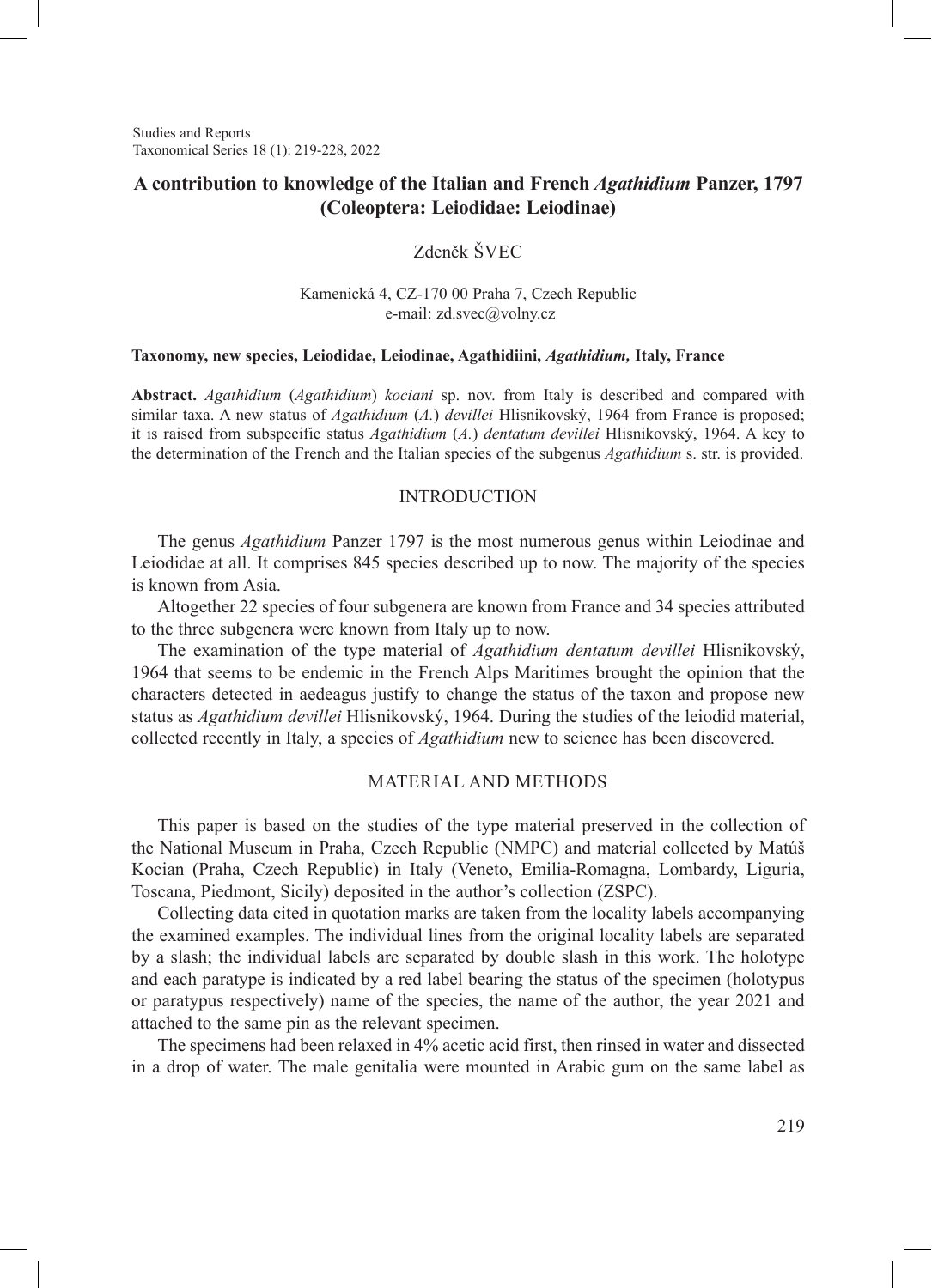the relevant specimen; the female genitalia (spermatheca) in polyvinylpyrrolidone on a transparent label added to the same pin as the dissected specimen or directly on the label near the respective specimen.

The description is based on the holotype. Variability is mentioned in the paragraph "Variability" and includes features exhibited by the paratypes. Also the important characters of the sexual dimorphism are included in the mentioned paragraph. Those characters that seem to be usual in the genus - e.g. presence of short recumbent setae in dorsal punctures, microsculpture of venter, setosity on antennae, legs and venter are not mentioned in the descriptions.

The measurements of the total body length were taken from all specimens examined. Specific measurements of the individual body parts were taken from the holotype only except of the data about the variation. The measurements of morphologic body parts were measured to the first decimal place of millimetre, the measurements of the genitalia were measured to the second decimal place of millimetre. The ratios of measurements of the metaventrite were approximated on integers.

Abbreviations of body parts and measurements:

- AII-AXI antennomeres II-XI.
- TI-TIII tarsomeres I-III.
- AIII/AII The ratio of the length or width of the antennomeres III:II, analogously ratios of others antennomeres.

L Length.

W Width

L/W or W/L Ratio between measurements.

- MTLM Length of metaventrite measured at midline from the top of anterior process and top of posterior process of metaventrite.
- MTLC Length of metaventrite measured at the shortest distance (between mid- and hind-coxae).
- MTW Width of metaventrite measured between outermost postero-lateral points.
- MTW/MTLM or MTLC Ratio between relevant measurements.

Geographic abbreviations:

n - north, e- east, w- west, s - south.

Abbreviations of countries are taken from Löbl & Löbl (2015).

Terminology:

Supraocular carina = Antero-lateral raised marginal bead of head i.e. carina at antero-lateral margin of head dorsum running from clypeus just above eyes (if present) caudally; subocular line = line or even carina bordering eyes on ventral side, if present;

femoral lines = divergent V-shaped line on metaventrite with two branches running antero-

laterally;

femoral lines complete = long lines reaching almost antero-lateral margin of metaventrite (according to Angelini & De Marzo1980);

femoral lines incomplete = lines shortened, terminating far from antero-lateral margin of metaventrite (according to Angelini & De Marzo1980);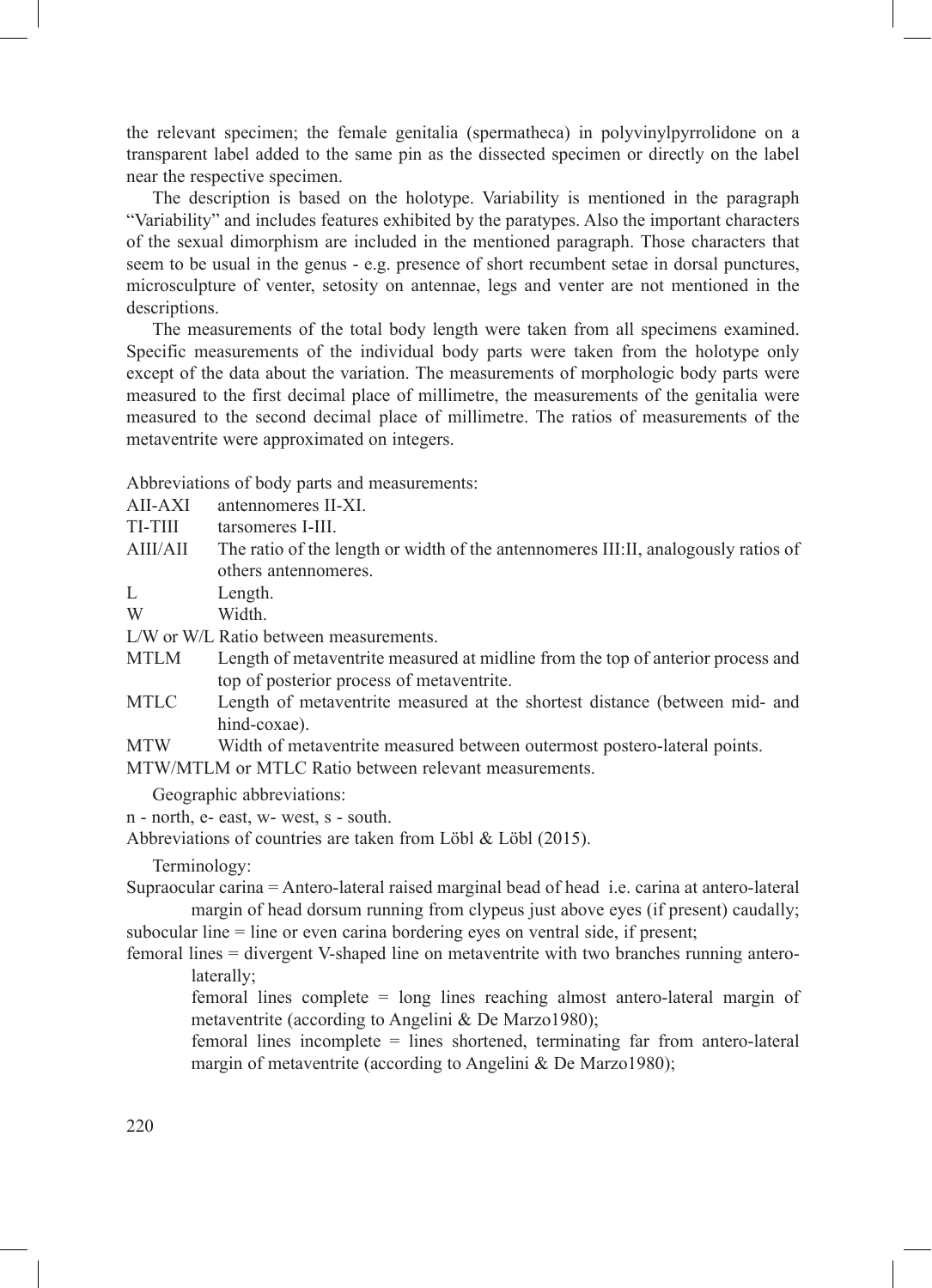lateral lines = lines connecting medially to mesoventral longitudinal carina running obliquely anterio-laterally, if present (according to Angelini & De Marzo1980);

lateral angle = angle on lateral margin of the Agathidium species located approximately at anterior third of the elytral length - feeble, hardly detectable e.g. in Agathidium s.s.tr., more distinct to obtrusive e.g. in *Neoceble* Gozis, 1886 (= humeral angle in some other papers);

basal part of median lobe = median foramen;

median lobe = median lobe of aedeagus;

paramere = lateral lobe.

shape of eyes  $=$  classified according Švec (2021) as follows:

eyes parabola slice-shaped = symmetric or almost symmetric eyes resembling parabola slice;

eyes drop-shaped = eyes gradually widened caudally with broadly rounded apex; eyes flattened = eyes well developed but flattened laterally;

eyes strip-shape = eyes reduced to a strip.

### DESCRIPTION AND KEY

The classification of the aedeagi in *Agathidium* based on the shape of the basal part of the median lobe have been used when assessing the status of the taxon *Agathidium* (*Agathidium*) *dentatum devillei* Hlisnikovský, 1964. Švec & Angelini (2019) pointed out that obtained experience ensures that the shape of the basal part of the median lobe is very stable in the individual species. The author of *A. dentatum devillei* completely omitted this character neither mentioned the shape nor figured the relevant part of aedeagus. The basal part of the male genitalia can be straight, bent in various degrees and directions, twisted or knotted. Švec & Angelini (2019) sorted the *Agathidium* aedeagus into seven basic types A-G. The basal part of the median lobe can be:

A - straight, long or short, truncate or rounded at the basal orifice;

B - feebly bent, the basal orifice opened obliquely or in rectangular direction away from median lobe;

C - bent in the shape of the letter J, the basal orifice opened in the direction toward ventral side of the median lobe;

D - narrowly or openly ring-shaped

E - spiral-shaped twisted in the longitudinal axis of median lobe and/or laterally of the axis or also with proximal part twisted in reverse direction

F -irregularly knotted in two or three dimensions

G - spiral or irregular tightly or loosely shaped approximately in the horizontal direction in comparison in view of the longitudinal axis of median lobe.

This classification is used in the following diagnosis and a key.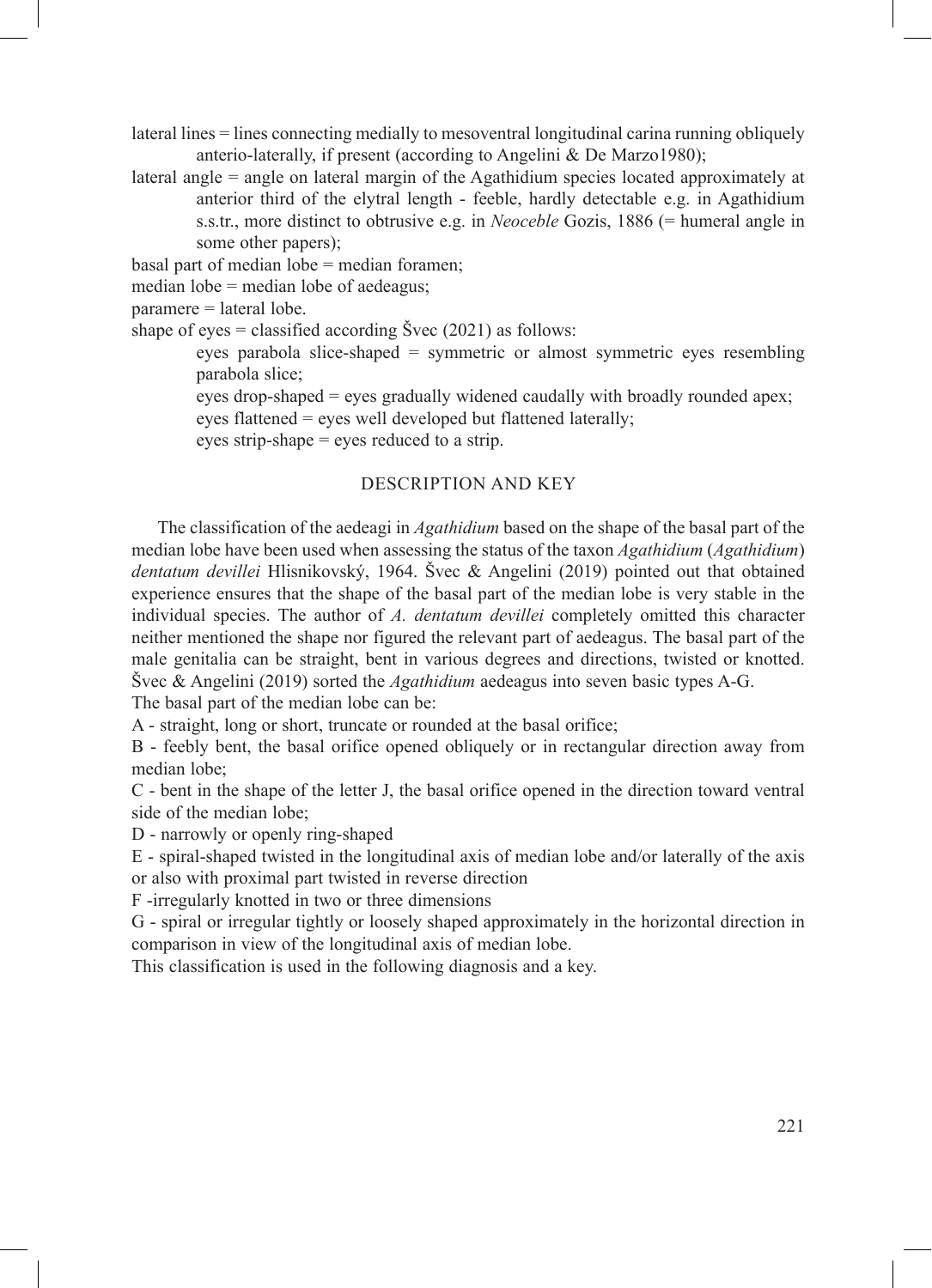# *Agathidium* **(***Agathidium***)** *devillei* **Hlisnikovský, 1964 stat. nov.** (Figs. 4-6)

*Agathidium* (*Agathidium*) *dentatum devillei* Hlisnikovský, 1964: 182.

**Examined material.** Holotype (♂): "le Farguet (Alp Marit.mes) / Ste Cl. Deville // Type // *AGATHIDIUM DENTATUM* /s. *DEVILLEI* m. HOLOTYP. / det. Hlisnikovský 1954 // pinxit I. 56 / Hlisnikovský / Nr. 136 // Mus. Nat. Pragae / Inv. 65176 // ex coll. J. Hlisnikowsky / National Museum/ Prague, Czech Republic" (NMPC). Allotype: (♀), "L´AUTHION / (ALPES MARITIMES) / Ste-CLAIRE DEVILLE // Type // *AGATHIDIUM DENTATUM* / s. *DEVILLEI* m. ALLOTYP. / det. Hlisnikovský 1954 // Mus. Nat. Pragae / Inv. 65177 // ex coll. J. Hlisnikowsky / National Museum / Prague, Czech Republic" (NMPC). Paratype: (1  $\Diamond$ ): "le Farguet (Alp. Marit<sup>mes</sup>)/ Ste Cl. DEVILLE // Cotype // *AGATHIDIUM DENTATUM*/ s. *DEVILLEI* m. Paratyp. ♂ / det. Hlisnikovský 1954 // Museum Nat. Pragae/ Inv. 65178// ex coll. J. Hlisnikowsky / National Museum / Prague, Czech Republic" (NMPC); (1 ♂), "L´AUTHION / (ALPES MARITIMES) / Ste-CLAIRE DEVILLE // *Agathidium bohemicum*? / det. J. Strejček 61 // ex coll. / J. Strejček / *Agathidium / devillei* Hlisnikovský/ det. Švec." (ZSPC).

**Remark.** The taxon was described by Hlisnikovský (1964) as a subspecies of *A. dentatum* Mulsant & Rey, 1861. The description was accurate enough therefore the taxon was not redescribed in the present paper. Nevertheless the basic features of the male genitalia - the shape of the basal part of the aedeagus was neither figured nor described. The shape of parameres in the image published by Hlisnikovský (1964: 185, Fig. 289) differs from the reality.

Therefore the shape of the male genitalia is figured in this paper (Figs. 4, 5). Based on morphological differences and including those detected in the male genitalia, I consider that the differences between the two mentioned taxa - *A. dentatum* and *A. devillei* justify erection of the taxon into the rank of species. The mentioned differences are described in the following paragraph "Differential diagnosis".

**Differential diagnosis.** The aedeagus differs significantly in *A. devillei* Hlisnikovský, 1964 (Figs. 4, 5) from that in *A. dentatum* Mulsant & Rey, 1861 (Figs. 1, 2) and also from the similar species new to science described below - *A. kociani* sp. nov. (Figs. 7, 8). While aedeagus is of the type B in *A. devillei* (Fig. 4) and *A. kociani* (Fig. 7), the type of the aedeagus in *A. dentatum* is A (Fig. 1). Parameres of all the compared species are also of different shapes. Parameres of *A. devillei* are latero-medially depressed, broadest in proximal two thirds of their length, then they are narrowed at their next quarter and eventually parameres are a little widened with oblong oval apical part in lateral view (Fig. 4). Both parameres are adjacent to the median lobe, therefore are slim, narrow in the dorsal view (Fig. 5).

Parameres in *A. dentatum* and also in *A. kociani* are first latero-medially depressed and parallel-sided in the basal  $\frac{3}{4}$  of their length in dorsal view, then they are dorso-ventrally depressed and therefore laterally widened in long lobes narrowing distally and finely depressed latero-medially again before pointed apex (Figs. 1, 7). Bases of both parameres are merged dorsally and protracted in a lobe directed ventrally as usual in the genus. In lateral view paramere in *A. dentatum* and also in *A. kociani* are first parallel-sided, slightly bent, approximately at distal quarter of the parameral length it is dorso-ventrally depressed, and eventually terminating as a swollen parameral apex (Figs. 2, 8).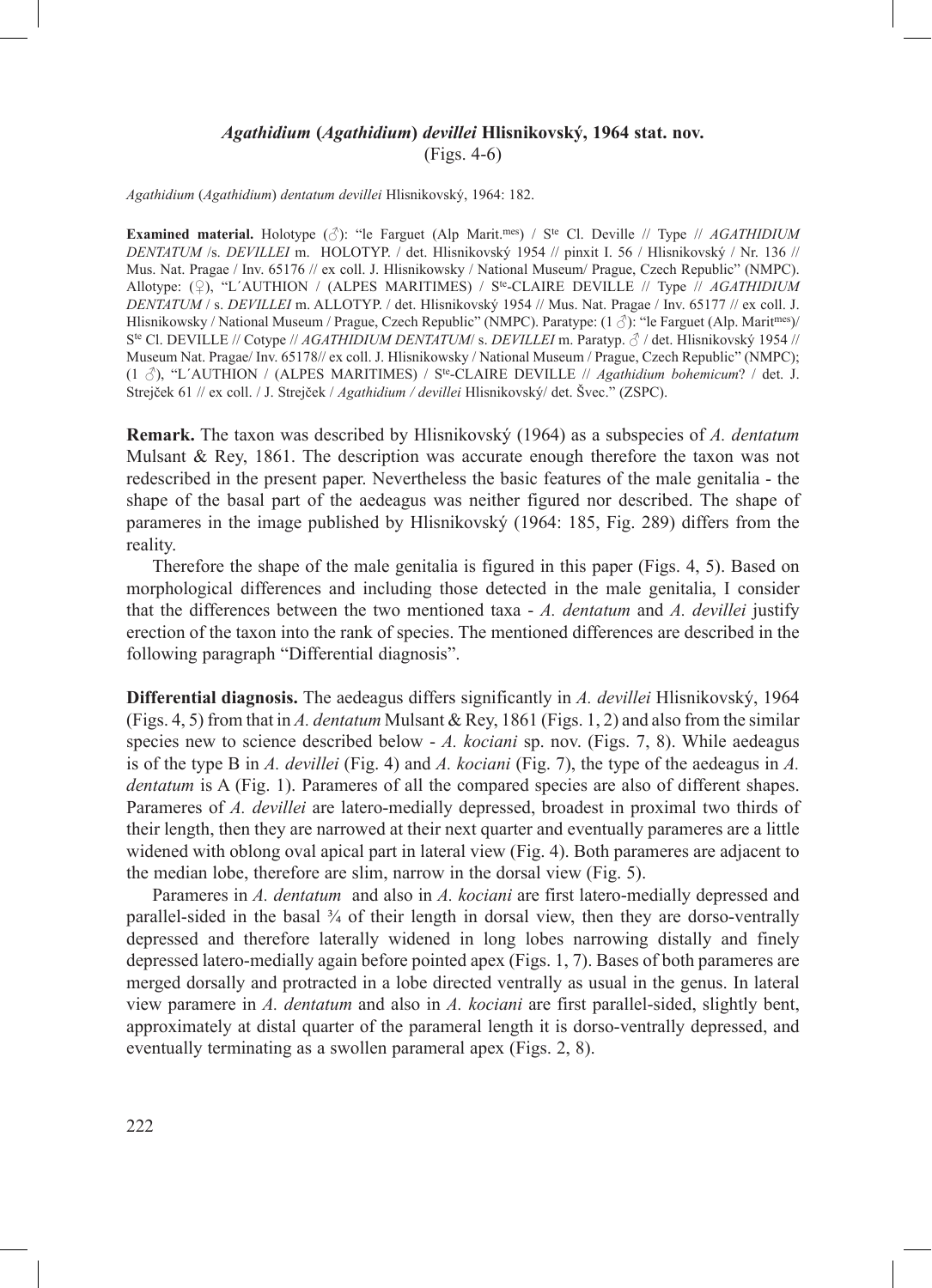

Figs. 1-6. Figs. 1-3: *Agathidium* (*Agathidium*) *dentatum* Mulsant & Rey, 1861; Figs. 4-6: *A*. (*A*.) *devillei* Hlisnikovský, 1964 ( $\circ$  holotype,  $\circ$  paratype). 1, 4- aedeagus, lateral view; 2, 5- distal part of aedeagus, dorsal view; 3, 6- spermatheca. Scale in Figs. 1, 2, 4, 5 = 0.2 mm; in Figs. 3, 6 = 0.1 mm.

More difficult is the determination according to the morphological features. The most obtrusive character is the body size. *A. devillei* is distinctly larger (2.9-3.5 mm) while *A. dentatum* and also *A. kociani* are distinctly smaller (range of length 2.2-2.8 mm and 2.3-2.7 mm respectively). Lateral lines on mesoventrite are incomplete and femoral lines on metaventrite are complete in *A. devillei* and *A. kociani* while it is the other way around in *A. dentatum*. Both density and intensity of the dorsal puncturation to be used for the differentiation of the similar taxa *A. dentatum dentatum* and *A. dentatum devillei* (Hlisnikovský 1964, Angelini 1995) are hardly useful due to strong variability of the dorsal puncturation at least in *A. dentatum*.

## *Agathidium* **(***Agathidium***)** *kociani* **sp. nov.** (Figs. 7-9)

**Type material**. Holotype (♂): "ITALIA - Piemonte, above Certosa di Pesio, 1200m/ mixed forest, sifting/ 44.212067N, 7.6645E / 18.IV.2016 M. Kocian lgt." (ZSPC). Paratypes:  $(6 \text{ } \mathcal{S} \mathcal{S}, 4 \text{ } \mathcal{Q} \mathcal{Q})$ : same data as holotype; (5 ♂♂, 2 ♀♀): "ITALIA, Piemonte, Alpi / Marittime, Palanfré, 1400 m / deciduous forest, sifting / 44.188367N, 7.497733E / 17.V.2016 M. Kocian lgt."; (3 ♂♂, 5 ♀♀): " ITALIA - Piemonte, Sorgenti/ del Belbo, Montezemolo env. / deciduous forest, sifting, 660 m / 44.3957N, 8.14E / 21.V.2016 M. Kocian lgt";  $(1\degree)$ : "ITALIA, Piemonte, Alpi, above / Pontebemardo, 1700 m / near snow residues, sifting / / 44.328625N, 6.992839E/ 8.VII, 2019 M. Kocian lgt."; (ZSPC).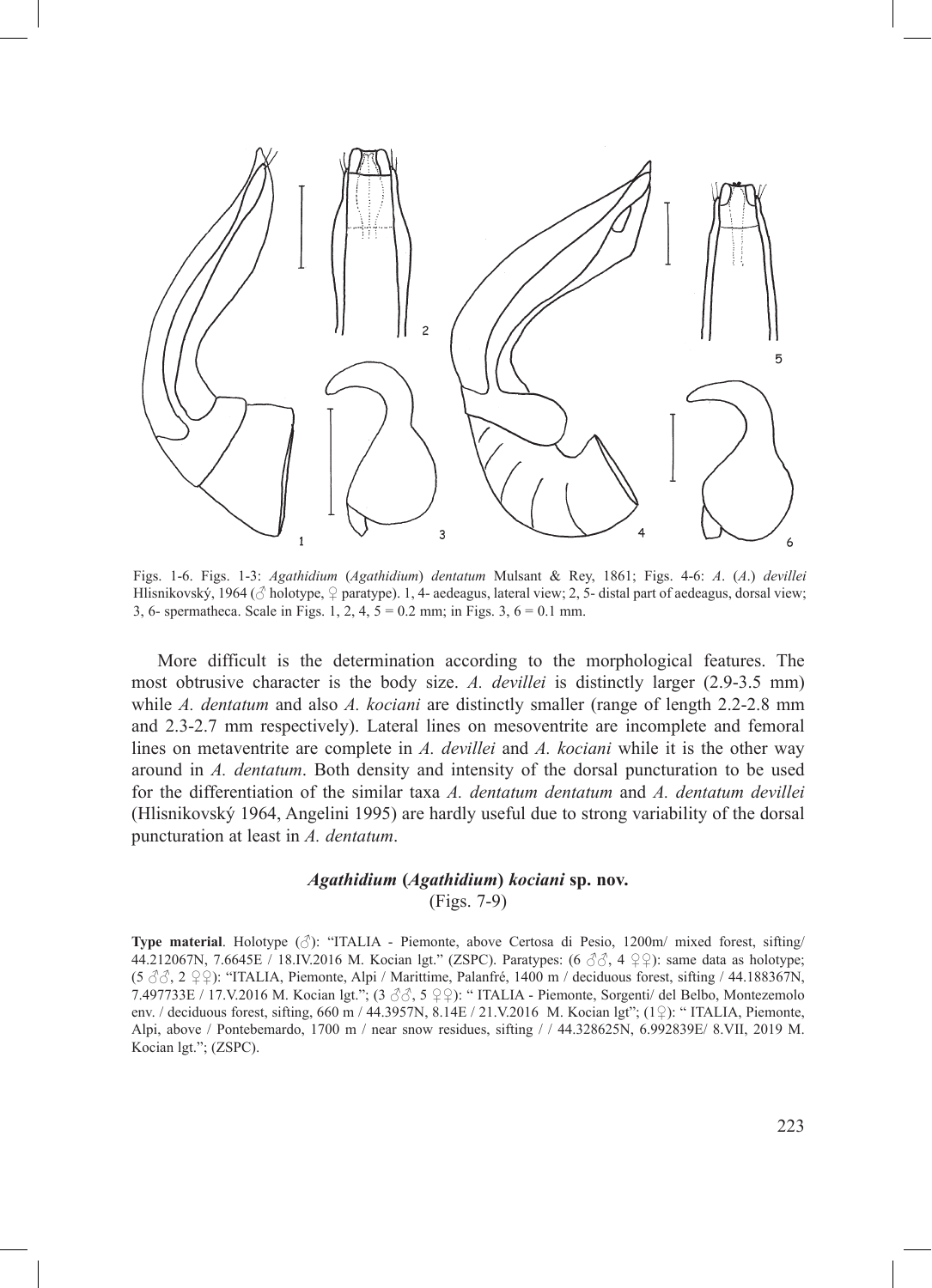**Description.** Length 2.3-2.7 mm. Length of body in holotype 2.5 mm, maximum length of head 0.4 mm, of pronotum 0.9 mm, of elytra 1.2 mm; antenna 0.9 mm; aedeagus 0.89 mm; maximum width of head 1.0 mm, pronotum 1.5 mm, elytra 1.4 mm at basal quarter.

Oval, dorsum, antenna and legs light chest-nut. Dorsum smooth without micro-sculpture, punctured. Punctures equipped by very short adjacent hairs. Hairs at most at long as spaces between punctures. Ventral surface light chest-nut.

Head. Broadest at caudal part of slightly drop-shaped eyes. Head narrowed caudally behind eyes. Supraocular carina present, subocular carina absent. Antero-lateral carina between eyes and clypeus low, of the equal height. Clypeal line missing. Clypeus very slightly emarginate. Antennal club 3-segmented. Ratio of length of antennomeres II-XI  $(\text{standard All}=1.0) = 1.0 - 1.7 - 0.9 - 0.7 - 0.7 - 0.6 - 0.6 - 1.0 - 1.9$ . Ratio of width of AII-AXI (standard AII=1.0): 1.0-1.0-1.0-1.0-1.1-1.4-1.7-2.4-2.6-2.3. Ratio of W/L of AII-AXI= 0.7- 0.4-0.8-1.0-1.1-1.7-2.0-1.7-1.8-0.8. With simple puncturation. Punctures distinct, dense, less regular, punctures separated by 2-5 times their diameters.

Pronotum. Base almost straight roundly beveled towards to broadly rounded lateral margins in dorsal view. Lateral margins very broadly rounded in lateral view. With simple puncturation very similar like that on head. Punctures distributed regularly, separated by about 2-3 times their diameter.

Elytra. With simple puncturation similar like that on head and pronotum. Punctures regularly distributed, not arranged in rows, separated by about 3-4 times their diameter. Very fine irregular transverse and oblique furrows forming irregualar large cells containing usually one puncture. Sutural striae missing.

Mesoventrite. Longitudinal carina slightly developed, lateral lines developed, incomplete. Caudal part deepened.

Metaventrite. A little convex medially, covered by lightly coloured semi-recumbent setae. With complete femoral lines. Membranous wings lacking. MTW/MTLM =  $5$ , MTW/  $MTLC = 9$ .

Legs. Tarsal formula 5-5-4 in male, 5-4-4 in female. Tarsomere I of pro- and mesotarsi is distinctly dilated in male. Metafemur with strong, distinct triangular tooth sub-apically at its posterior margin in male. Similarly as in similar species (see the paragraph Differential diagnosis) its hypotenuse confined to apical half of femoral length. All tibiae slim.

Genitalia. Aedeagus is of type B with J-shaped basal part, parameres laterally widened in dorsal view (Figs. 7, 8). Basal part of spermatheca is sub-sphaeric to sphaeric with short basal appendix, its distal part tubulose, rectangular bent with pointed apex (Fig. 9), quite similar as that in *A. dentatum* and *A. devillei* (Figs. 3, 6). Length of spermatheca 0.16 mm.

**Variation.** The body length varies between 2.3-2.7 mm. The length ratio of antennomeres III:II varies in the range 1.5-1.8. The holotype and the paratypes from the type locality are lightly chest-nut coloured; the others dark brown, sometimes with brown pronotum or dorsum is black with lighter pronotal margins. Tarsi slim in female, posterior femur without specific characters in female. Some of the paratypes from Montezemolo with sparser and finer punctures compared to holotype.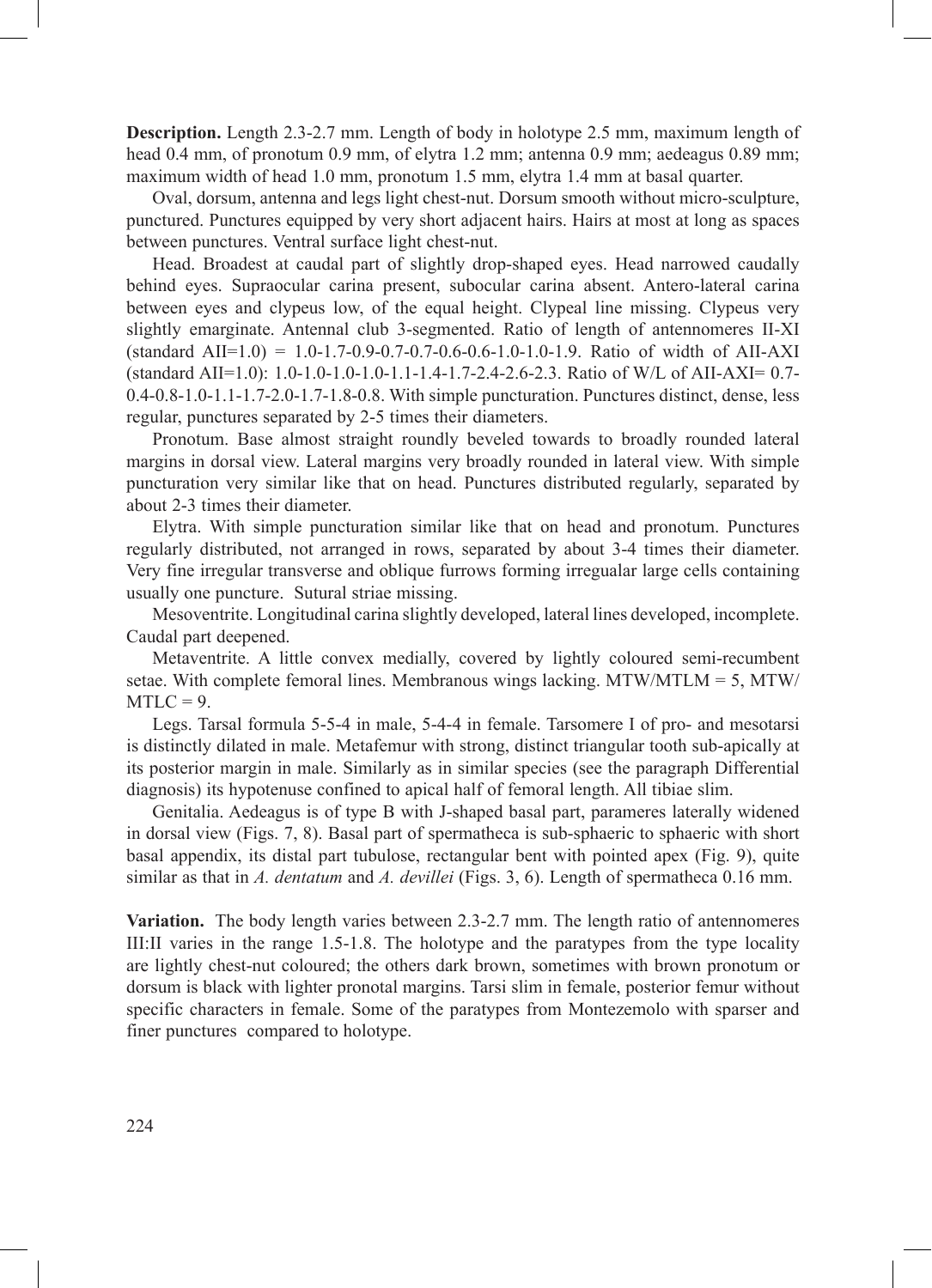

**Differential diagnosis.** The new species is most similar to *A. devillei* Hlisnikovský, 1964. The type B of the aedeagus is the same in both species. On the other hand, parameres of both compared species are of a different shape.

Paramere of *A. devillei* is latero-medially depressed, broadest in proximal two thirds of their length, then they are narrowed at their next quarter and eventually a little widened with oblong oval apical part in lateral view (Fig. 4). Both parameres are adjacent to the median lobe, therefore they are slim, narrow in the dorsal view (Fig. 5).

The paramere in *A. kociani* is first parallel-sided, laterally seen, slightly bent, then it is dorso-ventrally depressed, forming widened lateral lobe approximately at distal quarter of the parameral length visible in dorsal view and eventually terminating in dorsal view as a slim, curved apex depressed again latero-medially (Figs. 7, 8) while its apex is oblong oval laterally seen.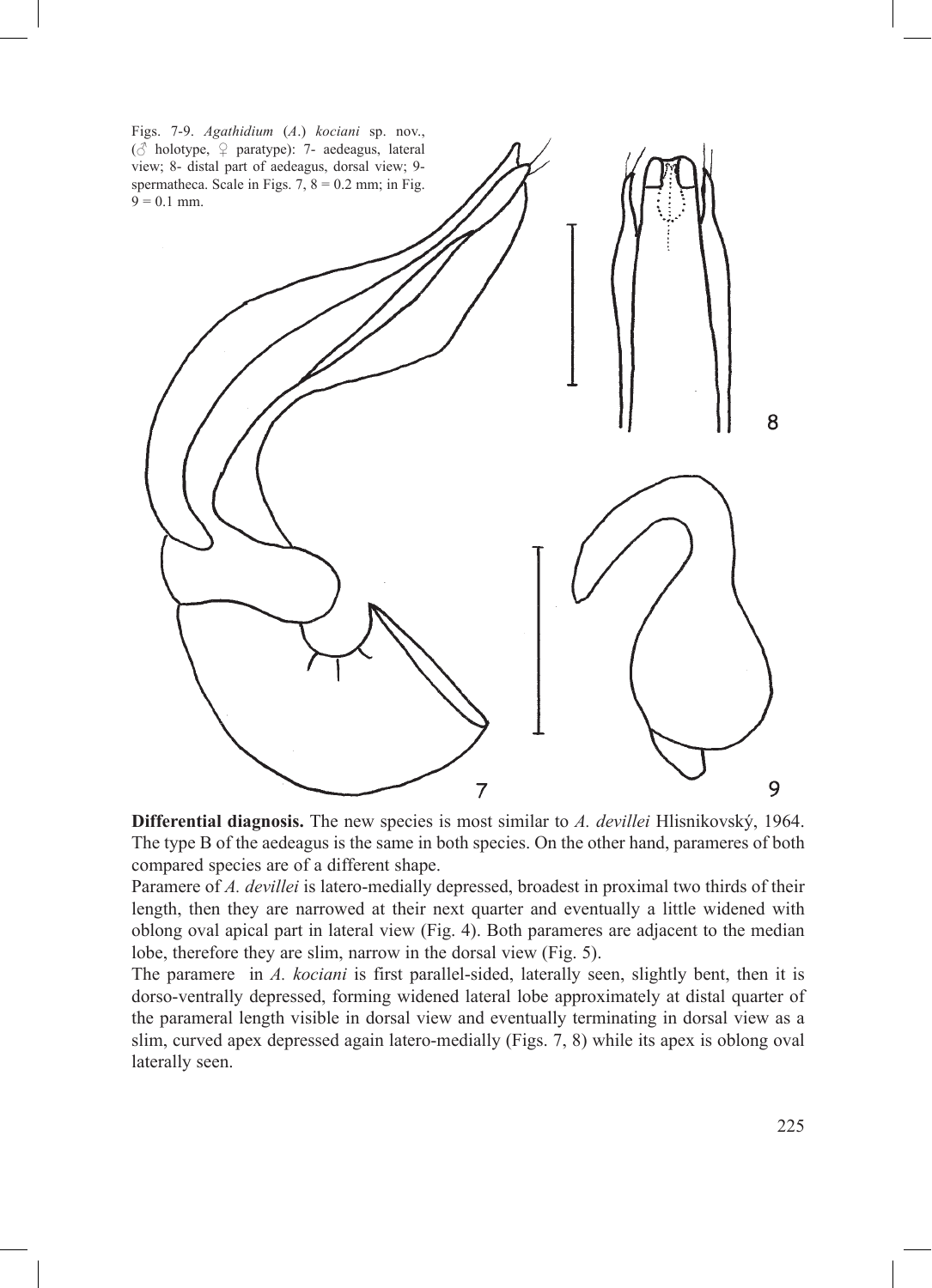*A. kociani* and *A. devillei* differ significantly by body size. *A. kociani* is distinctly smaller (2.3-2.7 mm, respectively) than larger *A. devillei* (2.9-3.5 mm). The dorsal puncturation in *A. kociani* is distinct, uniform. The puncturation on head, pronotum and elytra, its intensity and density, is almost uniform in *A. kociani*, while the puncturation is detectably slighter and sparser on elytra than on head and pronotum in *A. devillei*.

**Etymology.** The new species is named to honour of its collector, my entomological friend, Matúš Kocian (Prague, Czech Republic).

The following key is focused on subgenus *Agathidium* s.str. Beside it includes *A. nigripenne* (Fabricius, 1792) despite it belongs to the subg. *Neoceble* Gozis, 1886 as the species shows features typical not only for *Neoceble* but also for *Agathidium* s.str.

### **Key to the determination of the Italian and French** *Agathidium* **Panzer, 1797 subgenera and the species of** *Agathidium* **s.str.**

| 1    |                                                                                                                |
|------|----------------------------------------------------------------------------------------------------------------|
|      | Dorsum haired, with dense long, erected, hair. Elytra with very blunt, broadly rounded, unobtrusive lateral    |
|      |                                                                                                                |
| 2(1) | Outline of head usually convergent or parallel caudally of eyes without tempora, rarely divergent with         |
|      |                                                                                                                |
|      | Outline of head divergent caudally in dorsal view, tempora approximately as long as or longer than length      |
|      |                                                                                                                |
|      |                                                                                                                |
| 3(2) | Metaventrite long, well developed, without femoral lines. Body oval or short oval, strongly convex, elytra     |
|      | with lateral very distinct angle; exceptionally $(A.$ nigripenne - see the key to $Agathidium$ s.str.) body is |
|      | almost parallel-sided in dorsal view with unobtrusive lateral elytral angle. (17 spp. in IT; 10 spp. in FR).   |
|      |                                                                                                                |
|      | Metaventrite long, well developed, always with femoral lines. Body oval or short oval, feebly convex, elytra   |
|      | with very blunt, broadly rounded, unobtrusive lateral angle (Subg. Agathidium s.str., 14 spp. in IT, 8 spp. in |
|      |                                                                                                                |
| 4(3) | Colour of head, pronotum and elytra equal or very similar, unicolorous, reddish, brown or black, usually       |
|      |                                                                                                                |
|      | Head and pronotum red, elytra black. Body very oblong oval, elytra sub-parallel. Body flat, lateral angle of   |
|      | elytra very slightly expressed almost indistinct. Femoral lines of metaventrite not developed. Aedeagus type   |
|      | A. 2.0-3.5 mm. Distribution: E - AB AR AU BE BH BY CR CZ DE EN FI FR GB GE HU IR IT LA LS LT                   |
|      |                                                                                                                |
| 5(4) | Elytra with sutural stria (in A. badium Erichson, 1845 and A. pisanum Brisout de Barneville, 1872 feebly       |
|      |                                                                                                                |
|      |                                                                                                                |
| 6(5) | Sutural stria short, feebly developed, visible on apex only. Dorsum with traces of micro-reticulation. Elytra  |
|      | distinctly punctured with deep strong punctures. Dorsum light chest-nut. Maximum width of head just            |
|      |                                                                                                                |
|      | Sutural stria well developed, visible in dorsal view confined at least caudal half of elytral length. Dorsum   |
|      |                                                                                                                |
|      |                                                                                                                |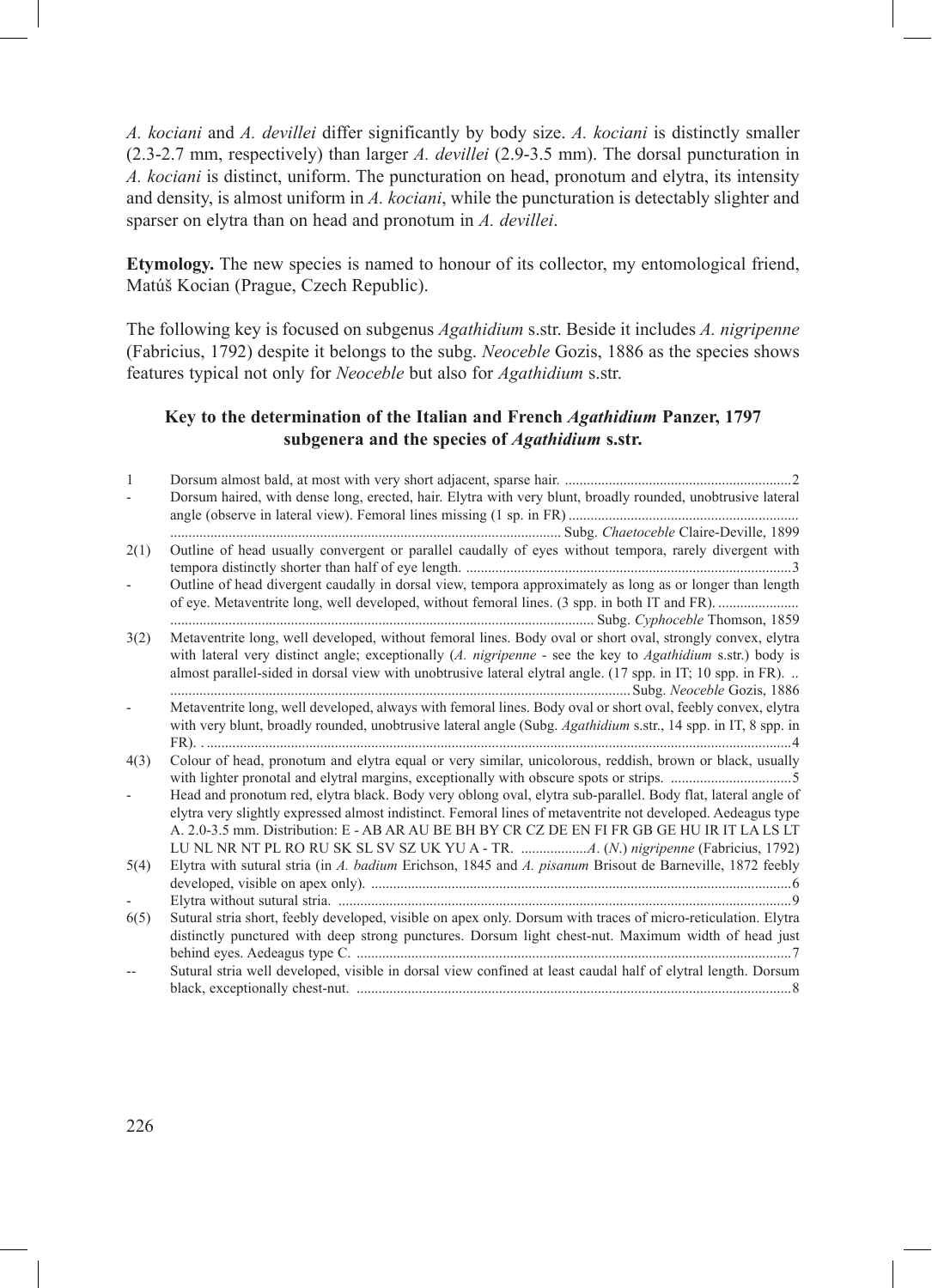| 7(6)<br>8(6) | Antenna yellow-red with antennomeres IX, X distinctly darker. Top of median lobe of aedeagus broadly<br>rounded. 2.3-3.1 mm. Distribution: E - AB AL AU BH BY CR CT CZ FI FR GE GG GR HU IT LT MC NR<br>Antenna unicolorous - yellow-red. Top of median lobe triangular with rounded tip. 2.1-2.8 mm. Distribution:<br>E - AB AL AR AU BE BH BU BY CR CT CZ DE FI FR GB GE GG GR HU IT LA LT LU MC NL NR<br>Dorsum without micro-reticulation. Aedeagus of type E. Large species, 2.6-4.3 mm. Distribution: E - AB<br>AL AR AU BE BH BU BY CR CT CZ DE EN FI FR GB GE GG HU IR IT LA LS LT LU MC NL NR NT<br>Dorsum, especially head and pronotum, distinctly micro-reticulate. Aedeagus type C. Smaller body, 2.6-3.1<br>mm. Distribution: E - AB AL AR AU BE BH BU BY CR CT CZ DE EN FI FR GB GE GG GR HU IR IT<br>LA LT MD NL NR NT PL RO SK SL SP ST SV SZ UK YU N: AG A - TR "Transcaspia" "Siberia". |
|--------------|------------------------------------------------------------------------------------------------------------------------------------------------------------------------------------------------------------------------------------------------------------------------------------------------------------------------------------------------------------------------------------------------------------------------------------------------------------------------------------------------------------------------------------------------------------------------------------------------------------------------------------------------------------------------------------------------------------------------------------------------------------------------------------------------------------------------------------------------------------------------------------------------------------|
| 9(5)         |                                                                                                                                                                                                                                                                                                                                                                                                                                                                                                                                                                                                                                                                                                                                                                                                                                                                                                            |
|              |                                                                                                                                                                                                                                                                                                                                                                                                                                                                                                                                                                                                                                                                                                                                                                                                                                                                                                            |
| 10(9)        |                                                                                                                                                                                                                                                                                                                                                                                                                                                                                                                                                                                                                                                                                                                                                                                                                                                                                                            |
|              | AIII as long as AII. Type of aedeagus C, apex deeply excavate. Body small, 1.2-1.5 mm. Distribution: E -                                                                                                                                                                                                                                                                                                                                                                                                                                                                                                                                                                                                                                                                                                                                                                                                   |
|              | 11(10) Antennomere III approximately 1.5 times as long as AII. Tarsal formula 5-5-4 in male, 5-4-4 in female.                                                                                                                                                                                                                                                                                                                                                                                                                                                                                                                                                                                                                                                                                                                                                                                              |
|              |                                                                                                                                                                                                                                                                                                                                                                                                                                                                                                                                                                                                                                                                                                                                                                                                                                                                                                            |
|              | AIII more than twice as long as AII. Red-brown with antenna unicolorous brownish. Tarsal formula 5-5-4                                                                                                                                                                                                                                                                                                                                                                                                                                                                                                                                                                                                                                                                                                                                                                                                     |
|              |                                                                                                                                                                                                                                                                                                                                                                                                                                                                                                                                                                                                                                                                                                                                                                                                                                                                                                            |
|              | 12(11) Species without membranous wings. Only elytra micro-reticulate. Type A of aedeagus.  13<br>Species with membranous wings. Whole dorsum with very distinct micro-reticulation. Type C of aedeagus.<br>2.2-2.7 mm. Distribution: E - AB AL AR AU BE BH BU BY CR CT CZ DE EN FI FR GB GE GG GR HU<br>IR IT LA LS LT LU MA MC MO NL NR NT PL PT RO TR SK SL SP ST SV SZ UK YU A - BT CT CY                                                                                                                                                                                                                                                                                                                                                                                                                                                                                                              |
|              |                                                                                                                                                                                                                                                                                                                                                                                                                                                                                                                                                                                                                                                                                                                                                                                                                                                                                                            |
|              | 13(12) Male with strong tooth distally at posterior margin of metafemur. Elytra finely micro-reticulate. Apex of                                                                                                                                                                                                                                                                                                                                                                                                                                                                                                                                                                                                                                                                                                                                                                                           |
|              | Male hind femora without tooth. Elytra only with traces of micro-reticulation. Apex of aedeagus feebly                                                                                                                                                                                                                                                                                                                                                                                                                                                                                                                                                                                                                                                                                                                                                                                                     |
| 14(9)        | Eyes parabola-slice shaped. Punctures on head of one size. Types of aedeagus A or B. 17                                                                                                                                                                                                                                                                                                                                                                                                                                                                                                                                                                                                                                                                                                                                                                                                                    |
|              | Eyes strip-shaped or even strongly reduced in dorsal view. Head with double puncturation. Aedeagus type                                                                                                                                                                                                                                                                                                                                                                                                                                                                                                                                                                                                                                                                                                                                                                                                    |
|              | 15(14) Eyes strip-shaped, visible in dorsal view. Parameres without obtrusive characters apically 16                                                                                                                                                                                                                                                                                                                                                                                                                                                                                                                                                                                                                                                                                                                                                                                                       |
|              | Eyes strongly reduced, hardly visible in dorsal view. Paramere with incision before tip. 2.5-3.2 mm.                                                                                                                                                                                                                                                                                                                                                                                                                                                                                                                                                                                                                                                                                                                                                                                                       |
|              | 16(15) Larger punctures on head separated by about 3-5 times their own diameter. AIII long, longer as AI-AVI<br>together. Body larger, 2.4-4.0 mm. Distribution: E: AU BU CR CZ GE HU IT-(ne) PL SK SL UK YU.                                                                                                                                                                                                                                                                                                                                                                                                                                                                                                                                                                                                                                                                                              |
|              |                                                                                                                                                                                                                                                                                                                                                                                                                                                                                                                                                                                                                                                                                                                                                                                                                                                                                                            |
|              | Larger punctures on head denser, separated by about 1-2 times their own diameter. AIII shorter than AIV-VI                                                                                                                                                                                                                                                                                                                                                                                                                                                                                                                                                                                                                                                                                                                                                                                                 |
|              |                                                                                                                                                                                                                                                                                                                                                                                                                                                                                                                                                                                                                                                                                                                                                                                                                                                                                                            |
|              | Aedeagus with two pointed angles apically, type A. Elytra superficially punctured. 2.3-2.8 mm. Distribution:                                                                                                                                                                                                                                                                                                                                                                                                                                                                                                                                                                                                                                                                                                                                                                                               |
|              |                                                                                                                                                                                                                                                                                                                                                                                                                                                                                                                                                                                                                                                                                                                                                                                                                                                                                                            |
|              | Aedeagus type A, parameres widened before apex in dorsal view (Fig. 1, 2). Spermatheca as in Fig. 3.<br>Lateral lines on mesoventrite complete, femoral lines incomplete. 2.1-2.8 mm. Distribution: E - AL AU BU                                                                                                                                                                                                                                                                                                                                                                                                                                                                                                                                                                                                                                                                                           |
|              |                                                                                                                                                                                                                                                                                                                                                                                                                                                                                                                                                                                                                                                                                                                                                                                                                                                                                                            |
|              | 19(18) Male hind femora with distinct tooth preapically on its posterior margin. AIII long, L ratio AIII/AII = 1.7-                                                                                                                                                                                                                                                                                                                                                                                                                                                                                                                                                                                                                                                                                                                                                                                        |
|              | Male hind femora with blunt angle on its distal third of posterior margin. AIII short, L ratio AIII/AII = 1.3-                                                                                                                                                                                                                                                                                                                                                                                                                                                                                                                                                                                                                                                                                                                                                                                             |
|              |                                                                                                                                                                                                                                                                                                                                                                                                                                                                                                                                                                                                                                                                                                                                                                                                                                                                                                            |
|              |                                                                                                                                                                                                                                                                                                                                                                                                                                                                                                                                                                                                                                                                                                                                                                                                                                                                                                            |